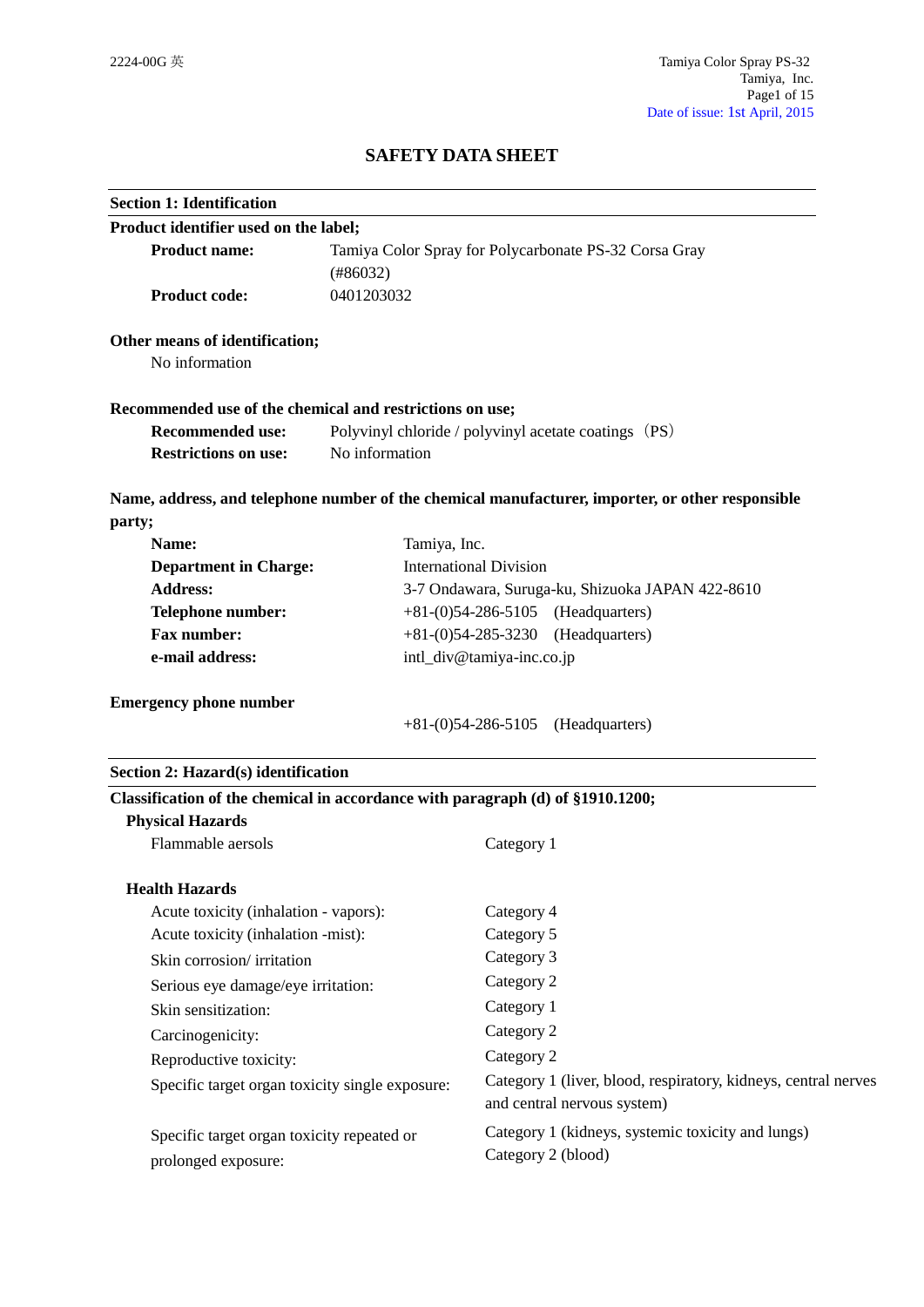# **Environmental Hazards**

Hazardous to the aquatic environment (acute) Category 3

### **Other Hazards**

Contact of liquefied gas with skin may cause frostbite.

# **Signal word, hazard statement(s), symbol(s) and precautionary statement(s) in accordance with paragraph (f) of §1910.1200;**

# **Symbol(s)**



| <b>Signal word</b>         |
|----------------------------|
| <b>Hazard Statement(s)</b> |

#### **Danger**

| <b>Hazard Statement(s)</b>        | H222: Extremely flammable aerosol                             |
|-----------------------------------|---------------------------------------------------------------|
|                                   | H229: Pressurized container: may burst if heated              |
|                                   | H316: Cause mild skin irritation                              |
|                                   | H317: May cause an allergic skin reaction                     |
|                                   | H319: Causes serious eye irritation                           |
|                                   | H332: Harmful if inhaled                                      |
|                                   | H333: May be harmful if inhaled                               |
|                                   | H351: Suspected of causing cancer                             |
|                                   | H361: Suspected of damaging fertility or the unborn child     |
|                                   | H370: Causes damage to organs (liver, blood, respiratory,     |
|                                   | kidneys, central nerves and central nervous system)           |
|                                   | H372: Causes damage to organs (kidneys, systemic toxicity     |
|                                   | and lungs) through prolonged or repeated exposure             |
|                                   | H373: May cause damage to organs (blood) through              |
|                                   | prolonged or repeated exposure                                |
|                                   | H402: Harmful to aquatic life                                 |
| <b>Precautionary Statement(s)</b> |                                                               |
| [Prevention]                      | P201: Obtain special instructions before use.                 |
|                                   | P202: Do not handle until all safety precautions have been    |
|                                   | read and understood.                                          |
|                                   | P210: Keep away from heat/sparks/open flames/hot surfaces. -  |
|                                   | No smoking.                                                   |
|                                   | P211: Do not spray on an open flame or other ignition source. |
|                                   | P233: Keep container tightly closed.                          |
|                                   | P240: Ground/bond container and receiving equipment.          |
|                                   | P241: Use explosion-proof electrical/ventilating/             |
|                                   | lighting/equipment.                                           |
|                                   | P242: Use only non-sparking tools.                            |
|                                   | P243: Take precautionary measures against static discharge.   |
|                                   |                                                               |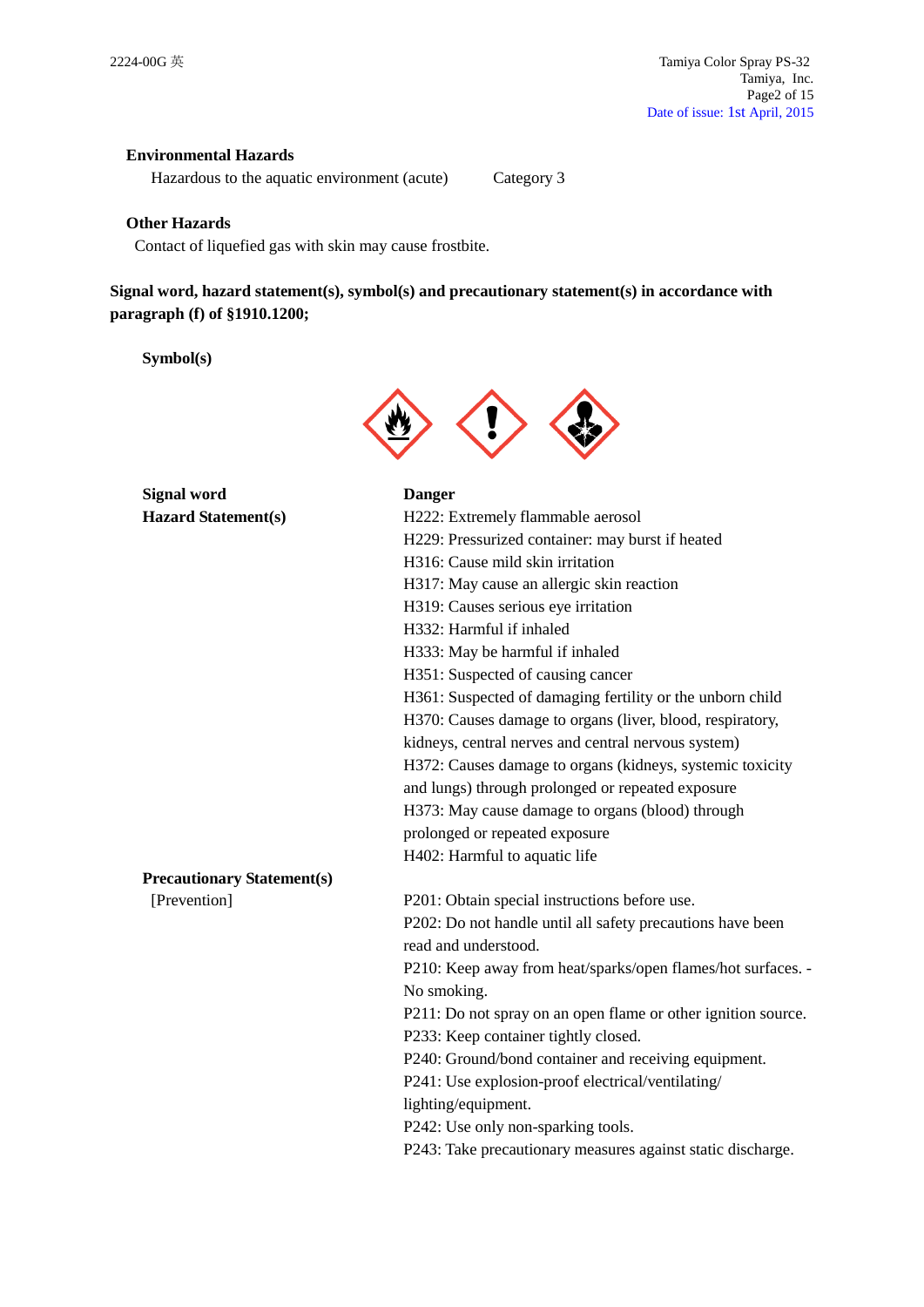|                      | Date of $1880^\circ$ . TSt April, $2013$                       |
|----------------------|----------------------------------------------------------------|
|                      | P251: Pressurized container: Do not pierce or burn, even after |
|                      | use.                                                           |
|                      | P260: Do not breathe dust/fume/gas/mist/vapors/spray.          |
|                      | P261: A void breathing dust/fume/gas/mist/vapors/spray.        |
|                      | P264: Wash hands thoroughly after handling.                    |
|                      | P270: Do not eat, drink or smoke when using this product.      |
|                      | P271: Use only outdoors or in a well-ventilated area.          |
|                      | P272: Contaminated work clothing must not be allowed out of    |
|                      | the workplace.                                                 |
|                      | P273: Avoid release to the environment.                        |
|                      | P280: Wear protective gloves/protective clothing/eye           |
|                      | protection/face protection.                                    |
| [Emergency response] | P302+P352: If on skin: Wash with plenty of water.              |
|                      | P303+P361+P353: If on skin (or hair): Take off immediately     |
|                      | all contaminated clothing. Rinse skin with water/shower.       |
|                      | P304+P340: If inhaled: Remove person to fresh air and keep     |
|                      | comfortable for breathing.                                     |
|                      | P304+P312: If inhaled: Call a poison center/doctor/if you      |
|                      | feel unwell.                                                   |
|                      | P305+P351+P338: If in eyes: Rinse cautiously with water for    |
|                      | several minutes. Remove contact lenses, if present and easy to |
|                      | do. Continue rinsing.                                          |
|                      |                                                                |
|                      | P308+P311: If exposed or concerned: Call a poison              |
|                      | center/doctor.                                                 |
|                      | P308+P313: If exposed or concerned: Get medical                |
|                      | advice/attention.                                              |
|                      | P312: Call a poison center/doctor/if you feel unwell.          |
|                      | P314: Get medical advice/attention if you feel unwell.         |
|                      | P321: Special treatment                                        |
|                      | P332+P313: If skin irritation occurs: Get medical advice/      |
|                      | attention.                                                     |
|                      | P333+P313: If skin irritation or rash occurs: Get medical      |
|                      | advice/attention.                                              |
|                      | P337+P313: If eye irritation persists: Get medical             |
|                      | advice/attention.                                              |
|                      | P362+P364: Take off contaminated clothing and wash it          |
|                      | before reuse.                                                  |
|                      | P363: Wash contaminated clothing before reuse.                 |
|                      | P370+P378: In case of fire: Use suitable extinguishing media   |
|                      | to extinguish.                                                 |
| [Storage]            | P403+P235: Store in a well-ventilated place. Keep cool.        |
|                      | P405: Store locked up.                                         |
|                      | P410+P412: Protect from sunlight. Do not expose to             |
|                      | temperatures exceeding 40°C/104 °F.                            |
| [Disposal]           | P501: Dispose of contents/container in accordance with         |
|                      | local/regional/national/international regulations.             |
|                      |                                                                |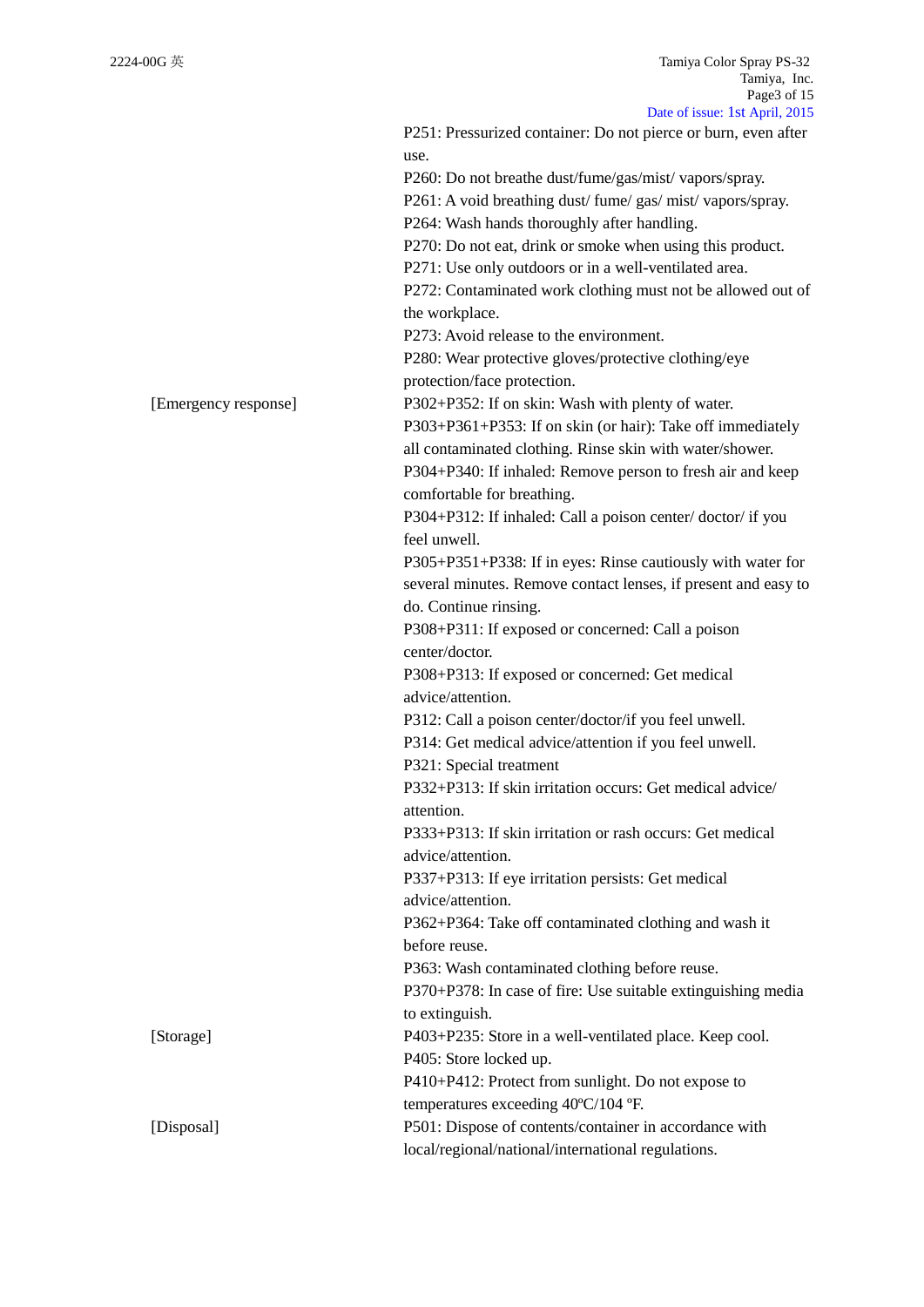# **Description of any hazards not otherwise classified;**

No information

# **Ingredient with unknown acute toxicity in the mixture**

5 - 10 % of the mixture consists of ingredients of unknown acute toxicity.

# **Section 3: Composition/information on ingredients**

| Compositions (contents of the product)   |                |                                                      |                  |
|------------------------------------------|----------------|------------------------------------------------------|------------------|
| Chemical name                            | CAS No.        | Concentration/<br>concentration<br>ranges (wt $\%$ ) | Chemical Formula |
| Polyvinyl                                |                |                                                      |                  |
| chloride-polyvinyl<br>acetate            |                | $5 - 10$                                             |                  |
| Butyl acetate                            | 123-86-4       | $5 - 15$                                             | $C_6H_{12}O_2$   |
| iso-Butyl acetate                        | 110-19-0       | $5 - 10$                                             | $C_6H_{12}O_2$   |
| Methyl isobutyl ketone                   | $108-10-1$     | $5 - 15$                                             | $C_6H_{12}O$     |
| Ethylene glycol<br>$mono-n$ -butyl ether | 111-76-2       | $1 - 5$                                              | $C_6H_{14}O_2$   |
| iso-Butyl alcohol                        | $78 - 83 - 1$  | $5 - 10$                                             | $C_4H_{10}O$     |
| Acetone                                  | $67 - 64 - 1$  | $5 - 15$                                             | $C_3H_6O$        |
| Cyclohexanone                            | 108-94-1       | $\leq$ 1                                             | $C_6H_{10}O$     |
| Diacetone alcohol                        | 123-42-2       | $1 - 5$                                              | $C_6H_{12}O_2$   |
| Vinyl acetate                            | 108-05-4       | 0.5                                                  | $C_4H_6O$        |
| Titanium Oxide (IV)                      | 13463-67-7     | $1 - 5$                                              | TiO <sub>2</sub> |
| Other ingredients                        |                | < 1                                                  |                  |
| Dimethyl ether<br>(as propellant)        | $115 - 10 - 6$ | $40 - 50$                                            | $C_2H_6O$        |

| <b>Section 4: First-aid measures</b>                         |                                                                                                                                                                                                                                                                                                                                |  |
|--------------------------------------------------------------|--------------------------------------------------------------------------------------------------------------------------------------------------------------------------------------------------------------------------------------------------------------------------------------------------------------------------------|--|
| Necessary first-aid measures by relevant routes of exposure; |                                                                                                                                                                                                                                                                                                                                |  |
| <b>IF INHALED</b>                                            | If inhaled a large volume of vapor or gases, immediately<br>remove victim to fresh air and keep patient at rest and warm.<br>If not breathing or breathing is weakened, give artificial<br>respiration.<br>If you feel unwell after inhaling vapor or gases, keep at rest<br>under fresh air and get medical advice/attention. |  |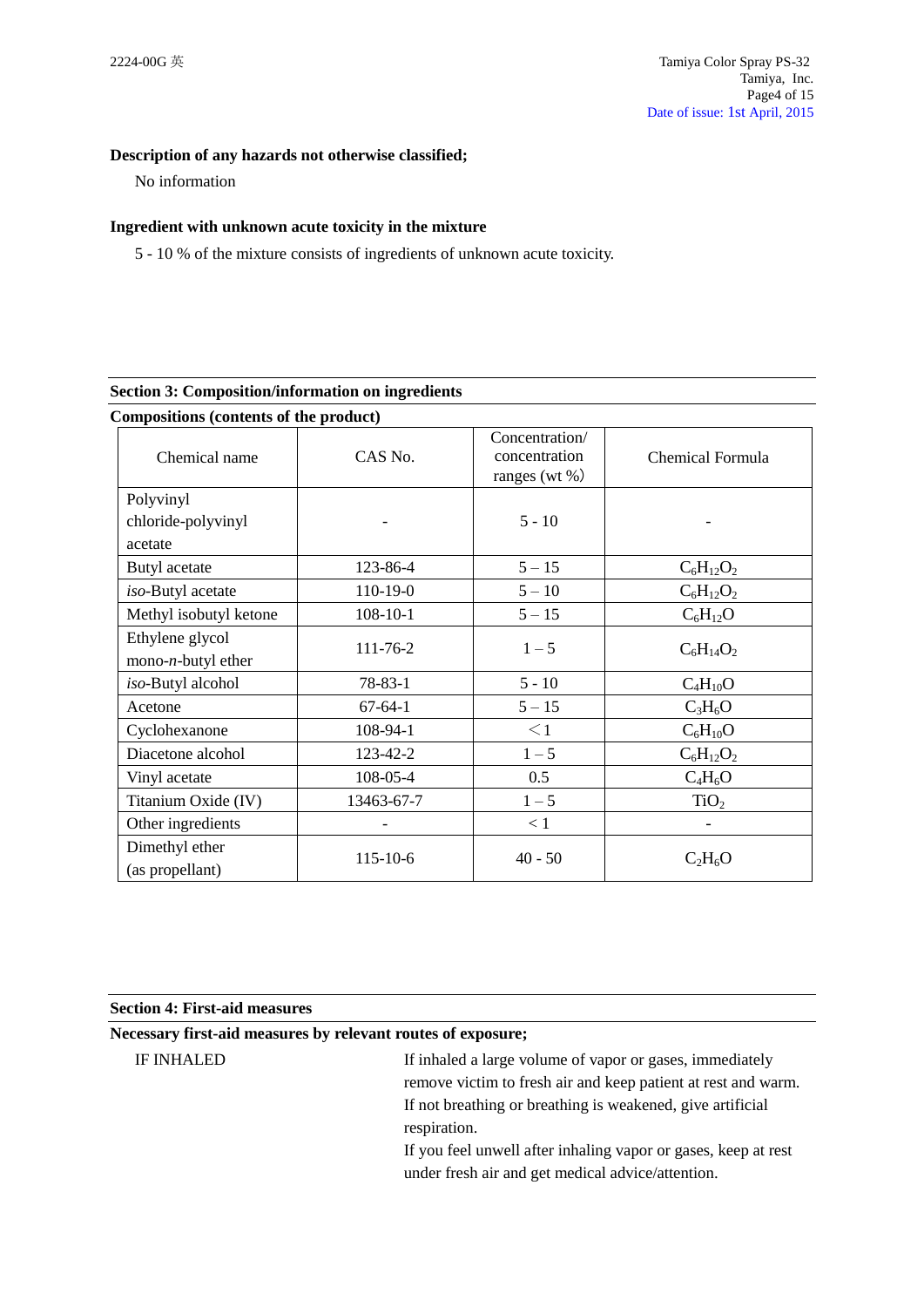| <b>IF ON SKIN</b>   | Wipe off with a dry cloth then wash the contaminated area<br>with soap and water. |
|---------------------|-----------------------------------------------------------------------------------|
|                     | Take off immediately all contaminated clothing.                                   |
|                     | Wash contaminated area with plenty of soap and water.                             |
|                     | If exposed to the solvent to the whole body, wash thoroughly                      |
|                     | by taking a bath or shower.                                                       |
|                     | When suffering from frostbite due to contact with the                             |
|                     | liquefied gas, rinse skin with plenty of regular/warm water                       |
|                     | without taking off clothes.                                                       |
|                     | If appearance changes or pain occur, get medical                                  |
|                     | advice/attention.                                                                 |
| IF IN EYES          | Rinse cautiously with water for several minutes.                                  |
|                     | Remove contact lenses, if present and easy to do. Continue<br>rinsing.            |
|                     | If pain continues, immediately get medical advice/attention.                      |
| <b>IF SWALLOWED</b> | As this product is volatile, vomiting may increase risk.                          |
|                     | Immediately get medical advice/attention.                                         |
|                     | Wash mouth out thoroughly with water.                                             |
|                     | If unconscious, do not give anything by mouth.                                    |

### **Most important symptoms/effects, acute and delayed;**

May cause an allergic skin reaction. Causes serious eye irritation. Harmful if inhaled. Suspected of causing cancer. Suspected of damaging fertility or the unborn child. Causes damage to organs. Causes damage to organs through prolonged or repeated exposure. May cause damage to organs through prolonged or repeated exposure.

#### **Indication of immediate medical attention and special treatment needed, if necessary;**

No information

# **Section 5: Fire-fighting measures**

### **Suitable (and unsuitable) extinguishing media;**

#### **Suitable extinguishing media:**

Keep away from aerosol products that might explode when exposed to high temperatures. Do not use water.

In case of a small-scale fire: dry chemical powder, carbon dioxide or alcohol resistance foam. In case of a large-scale fire: carbon dioxide, fire foam, dry chemical powder or dry sand.

# **Unsuitable extinguishing media**

Direct water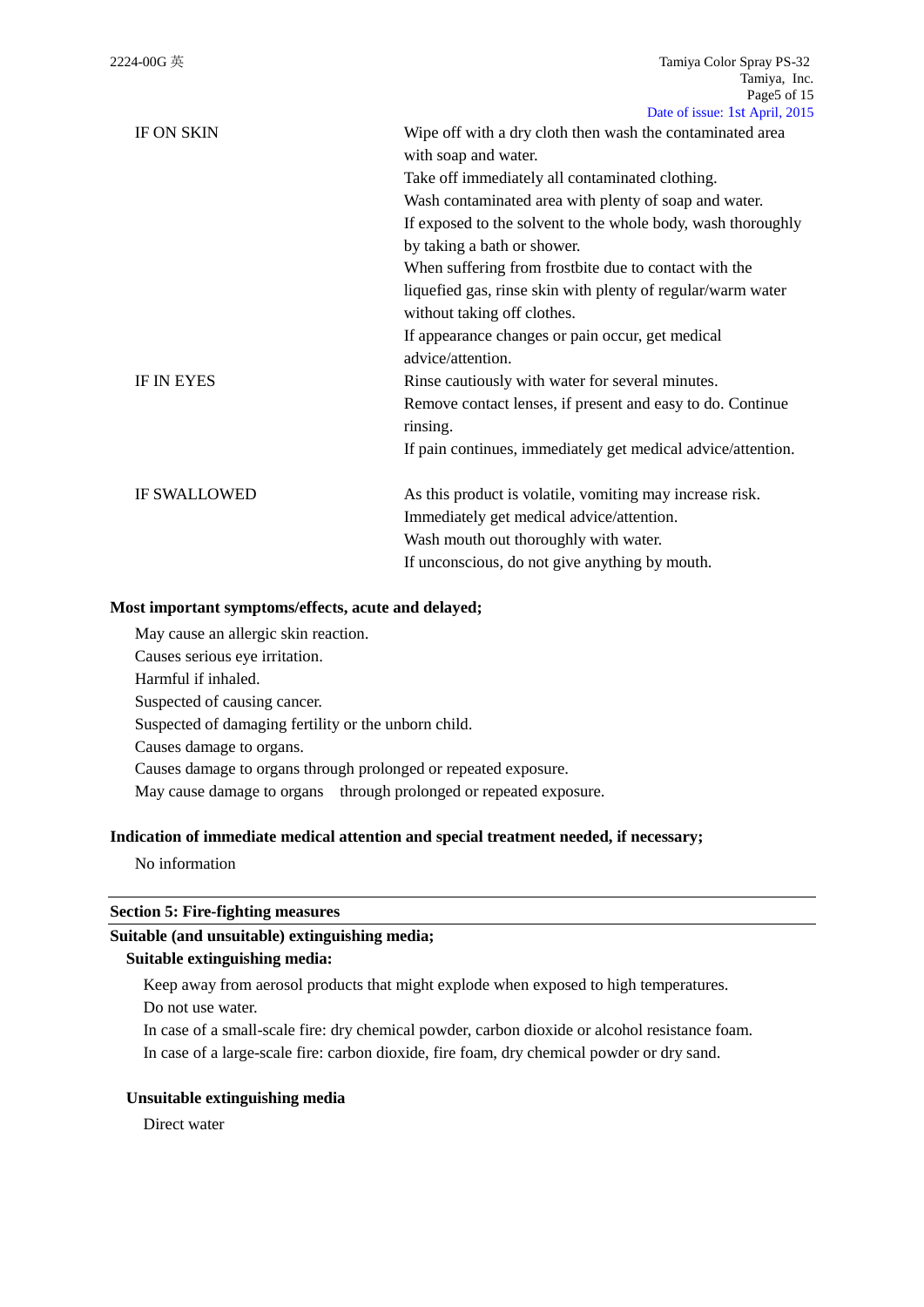### **Specific hazards arising from the chemical;**

Aerosol containers may explode in fire. Content is highly flammable combustible liquid.

### **Special protective equipment and precautions for fire-fighters;**

Immediately extinguish a fire with fire extinguisher.

Use the specified fire extinguisher.

Immediately remove nearby flammable materials.

Take action from windward. Avoid breathing toxic gases (e.g.  $CO$ ,  $NO_X$ ).

Ensure to wear suitable protective equipment (e.g. heat resistant protective clothing, protective glasses and self-contained compressed air breathing apparatus) in firefighting.

### **Section 6: Accidental release measures**

### **Personal precautions, protective equipment, and emergency procedures;**

Appropriate protective equipment must be worn when handling spill of this material.

May cause organic solvent poisoning.

Hazardous to human health. This product has risk of acute or chronic effects.

Before taking any measures in the event of gas leakage (blowout), approach the spot from the windward side to empty out the gas container, with the leaking area facing upward.

Quickly remove ignition sources, high temperature materials or combustible materials from the

surrounding. Evacuate people downwind from the fire. Keep out except responsible personnel. Set up dry chemical powder or fire foam in preparation for ignition.

Pick up the gas container using tools made from materials that avoid impact/static-induced sparks (anti-spark).

Ventilate confined spaces before entering.

Wear suitable protective equipment (e.g. gloves, protective mask, apron and goggle).

Avoid release into the environment because spilled product may cause local effects.

In case of a small amount of spill, collect spilled product by absorbing in dry sand or sawdust and followed by placing it in a waste container.

If case of large amounts, prevent leakage and enclose by embankment.

Collect leakage into a closed container and then move to safe place.

Do not allow leakage to enter drains or sewers.

Dispose of contaminants or wastes in accordance with applicable laws and regulations.

# **Methods and materials for containment and cleaning up;**

Immediately remove ignition sources nearby, and set up dry chemical powder or fire foam in preparation for ignition.

Do not walk over leaked materials more than necessary.

Use non-sparking tools.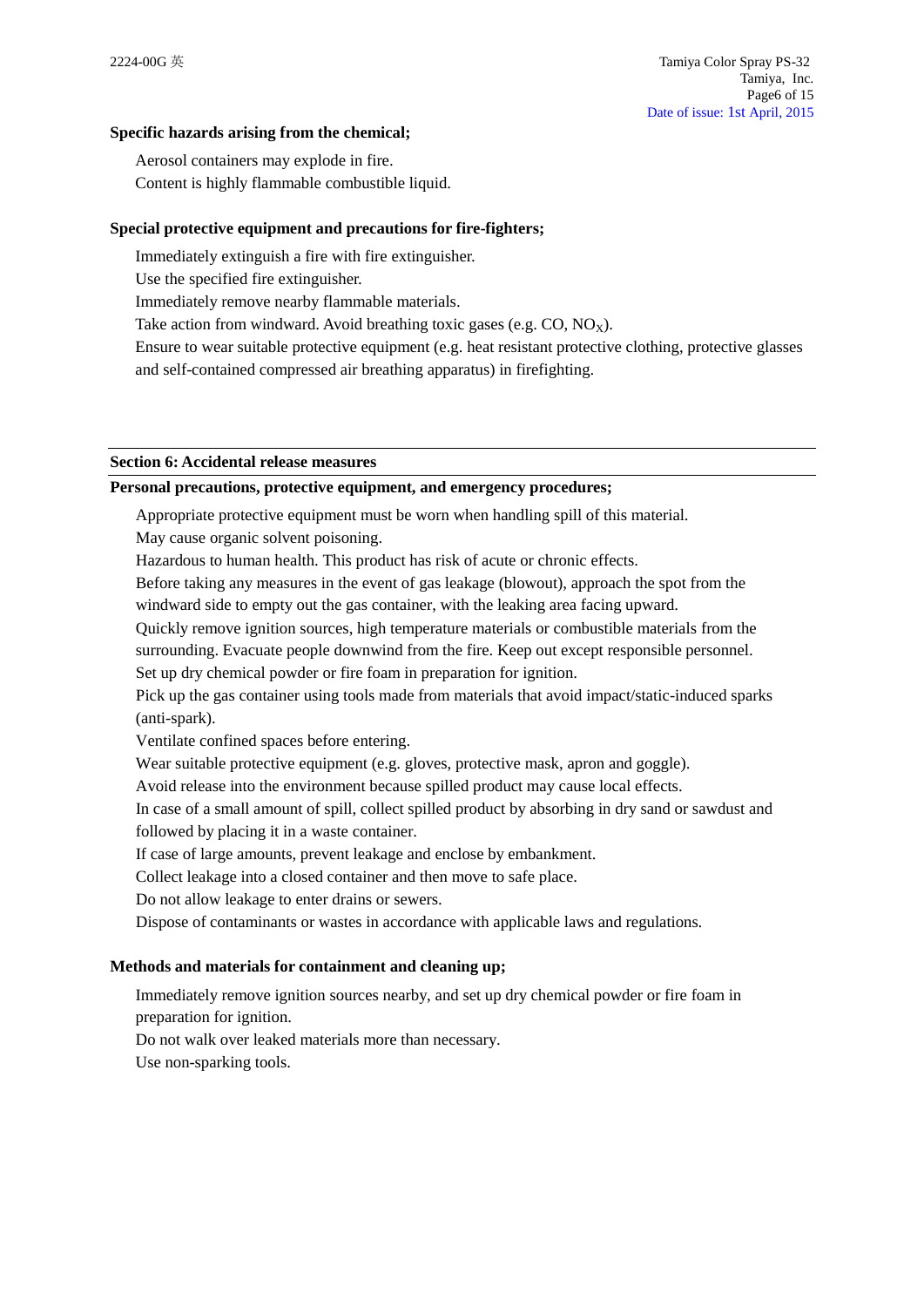# **Section 7: Handling and storage**

### **Precautions for safe handling**

### **Protective measures:**

Install appropriate equipment and wear suitable protective apparatus described in "Section 8: Exposure controls/personal protection".

For protection against static electricity, grounding all equipment and use explosion proof (increased safety type) electric apparatus. Take necessary measures against static electricity. Wear electro conductive work clothes and shoes.

Use anti-spark tools.

Handle the product in a well-ventilated area and accordingly store in a closed container.

If used in a closed place, install sufficient local ventilation equipment and wear suitable protective equipments during work.

Do not handle until all safety precautions have been read and understood.

Wear protective equipment to prevent from exposure.

Do not use fire, spark or high temperature materials around the product.

Do not spray on an open flame.

Containers may burst when exposed to high temperatures.

When transporting, avoid making impacts on container or handling violently. Load so that falling, dropping off or damage will not occur.

Wear suitable protective equipment to avoid contact with skin, mucosa, clothing, or eyes.

Do not contact, inhale or swallow this product.

Use only outdoors or in a well-ventilated area.

# **Advice on general occupational hygiene:**

Wash hands thoroughly after handling.

# **Conditions for safe storage, including any incompatibilities**

#### **Technical measures:**

In the storage area, install adequate light and ventilation systems to handle hazardous materials. Take precautionary measures against static discharge.

#### **Incompatible materials:**

Strong oxidizers and strong alkali

# **Conditions for safe storage:**

Keep out of reach of children.

Keep away from direct sunlight and store in a well ventilated place.

Because gas may leak or blow out from a rusted container, avoid storing this product in high-humidity environments near water sources.

Keep away from sources of ignition or heat.

Do not put this product at place over 40°C.

Electrical equipment used in the storage area must be explosion- proof and grounded.

# **Packing material:**

Use the packaging container in accordance with regulations.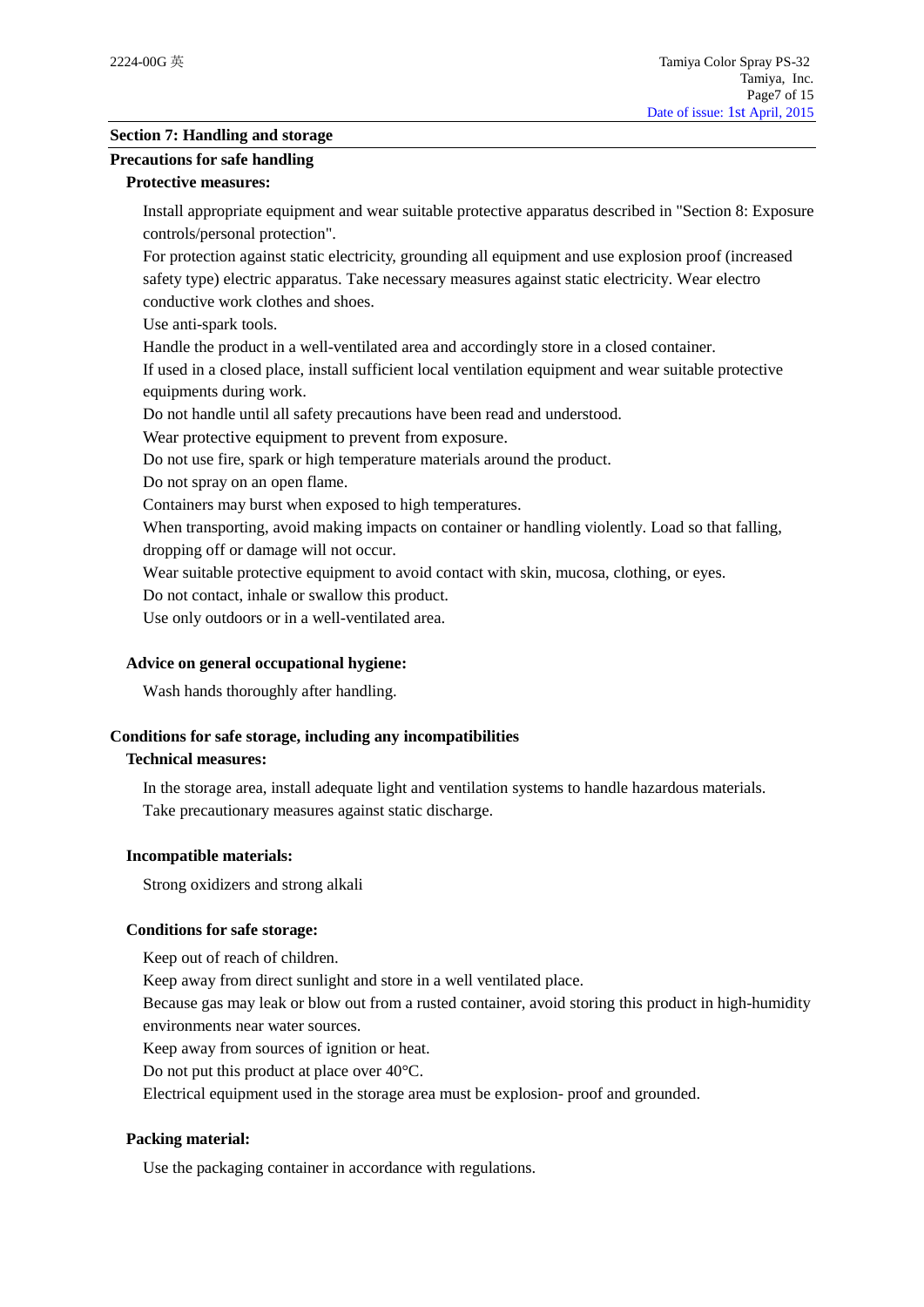**Section 8: Exposure controls/personal protection**

| <b>Occupational Exposure Limits;</b> |                                                                |
|--------------------------------------|----------------------------------------------------------------|
| <b>OSHA PEL</b>                      | 150 ppm, 710 mg/m <sup>3</sup> ( <i>n</i> -Butyl acetate)      |
|                                      | 150 ppm, 700 mg/m <sup>3</sup> (Isobutyl acetate)              |
|                                      | 100 ppm, 307 mg/m <sup>3</sup> (Methyl isobutyl ketone         |
|                                      | (Hexone))                                                      |
|                                      | 50 ppm, 240 mg/m <sup>3</sup> (2-Butoxyethanol (EGBE))         |
|                                      | 100 ppm, 300 mg/m <sup>3</sup> (Isobutanol (Isobutyl alcohol)) |
|                                      | 1,000ppm, 2,400 mg/m <sup>3</sup> (Acetone)                    |
|                                      | 50 ppm, 200 mg/m <sup>3</sup> (Cyclohexanone)                  |
|                                      | 50 ppm, 240 mg/m <sup>3</sup> (Diacetone alcohol               |
|                                      | (5-Hydroxy-4-methyl-2-pentanone))                              |
|                                      | 10 ppm, 30 mg/m <sup>3</sup> (Vinyl acetate)                   |
|                                      | $15 \text{ mg/m}^3$ (Total dust) (Titanium dioxide)            |
| ACGIH TLV-TWA (2014)                 | 150 ppm, 713 mg/m <sup>3</sup> ( <i>n</i> -Butyl acetate)      |
|                                      | 150 ppm, 713 mg/m <sup>3</sup> (Isobutyl acetate)              |
|                                      | 20 ppm, 82 mg/m <sup>3</sup> (Methyl isobutyl ketone (Hexone)) |
|                                      | 20 ppm, 97 mg/m <sup>3</sup> (2-Butoxyethanol (EGBE))          |
|                                      | 50 ppm, $152 \text{ mg/m}^3$ (Isobutanol (Isobutyl alcohol))   |
|                                      | 500 ppm, $1,188$ mg/m <sup>3</sup> (Acetone)                   |
|                                      | 20 ppm (Cyclohexanone)                                         |
|                                      | 50 ppm, 238 mg/m <sup>3</sup> (Diacetone alcohol               |
|                                      | (5-Hydroxy-4-methyl-2-pentanone))                              |
|                                      | 10 ppm, 35 mg/m <sup>3</sup> (Vinyl acetate)                   |
|                                      | $10 \text{ mg/m}^3$ (Titanium dioxide)                         |
| ACGIH TLV-STEL (2014)                | 200 ppm, 950 mg/m <sup>3</sup> ( <i>n</i> -Butyl acetate)      |
|                                      | 75 ppm, 307 mg/m <sup>3</sup> (Methyl isobutyl ketone          |
|                                      | (Hexone))                                                      |
|                                      | 750 ppm, $1,782$ mg/m <sup>3</sup> (Acetone)                   |
|                                      | 50 ppm (Cyclohexanone)                                         |
|                                      | 15 ppm, 53 mg/m <sup>3</sup> (Vinyl acetate)                   |

# **Appropriate engineering controls;**

Use explosion proof equipment.

Take precautionary measures against static discharge.

Install eye washer and safety shower around the handling place.

With the help of a ventilator, prevent the gas steam from staying afloat.

In handling this product, make sure that there are no high-temperature devices or potential ignition sources nearby.

If used indoor, install equipment to prevent workers from direct exposure, or provide local exhaust ventilation system to prevent workers exposed to vapors.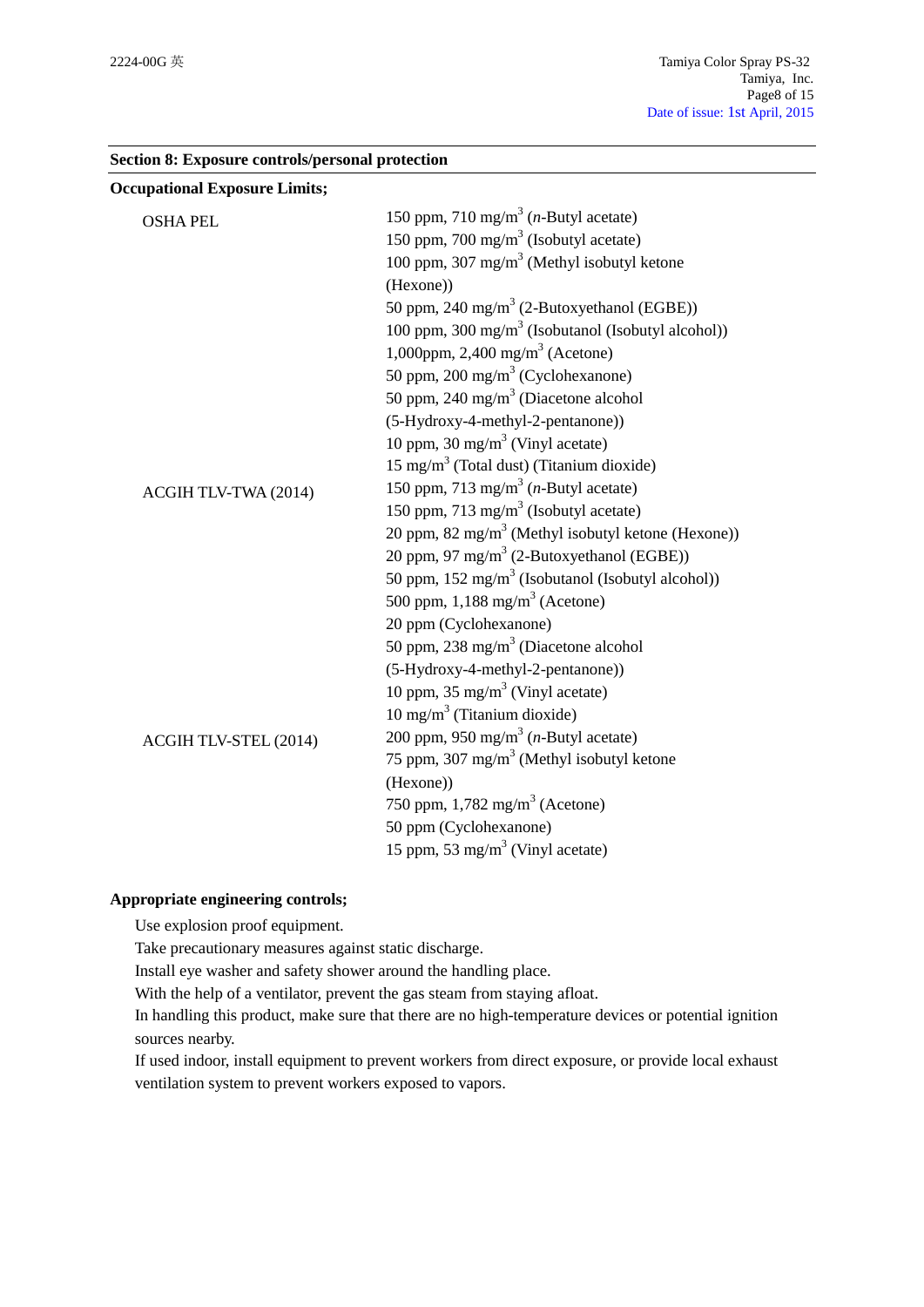# **Individual protection measures, such as personal protective equipment;**

| Respiratory protection   | Wear gas mask for organic gases, dust mask and/or              |
|--------------------------|----------------------------------------------------------------|
|                          | air-supplied respirator (in confined spaces) if necessary.     |
| Hand protection          | Wear solvent resistance protective gloves if necessary.        |
| Eye protection           | Wear protective glasses (goggle or with a side plate) or face  |
|                          | protector if necessary.                                        |
| Skin and body protection | Wear protective clothing, boots or solvent resistance apron if |
|                          | necessary.                                                     |

# **Hygiene measure**

Do not eat, drink or smoke during work. Wash hands thoroughly after handling.

### **Section 9: Physical and chemical properties**

|                               | Product Liquid        | Propellant (DME)                  |
|-------------------------------|-----------------------|-----------------------------------|
| Appearance                    | Gray liquid           | Under atmospheric pressure: Clear |
| (physical state, color, etc.) |                       | and colourless liquefied gas      |
|                               |                       | In pressure container: Clear and  |
|                               |                       | colourless liquid                 |
| Odor                          | Solvent or sharp odor | Slight sweet odor                 |
| Odor threshold                | No information        | No information                    |
| pH                            | Not applicable        | Not applicable                    |
| Melting point/freezing        |                       | $-141.5$ °C                       |
| point                         |                       |                                   |
| Initial boiling point and     | $56.2 - 171.2$ °C     | $-24.82$ °C                       |
| boiling range                 |                       |                                   |
| Flash point                   | $-20^{\circ}$ C       | $-41.1$ °C                        |
| Evaporation rate              | No information        | No information                    |
| Flammability (solid, gas)     | No information        | No information                    |
| Upper/lower flammability      | No information        | No information                    |
| or explosive limits           |                       |                                   |
| Vapor pressure                | 24.6 KPa (20°C)       | $0.41$ MPa $(20^{\circ}C)$        |
| Vapor density                 | No information        | $1.59$ (Air = 1)                  |
| Relative density              | No information        | No information                    |
| Solubility (ies)              |                       | Water: 7.0 g/100 cc               |
|                               |                       | $(18^{\circ}$ C 760 mmHg)         |
| Partition coefficient:        | No information        | No information                    |
| $n$ -octanol/water            |                       |                                   |
| Auto-ignition temperature     | No information        | No information                    |
| Decomposition temperature     | No information        | No information                    |
| Viscosity                     | No information        | No information                    |
| Ignition point                | $\geq$ 244°C          | $350^{\circ}$ C                   |
| Range of explosion            | 1.1 - 15.0 vol%       | 3.4 - 24 vol%                     |
| Specific gravity              | ca. 0.9               | $0.661(20^{\circ}C)$              |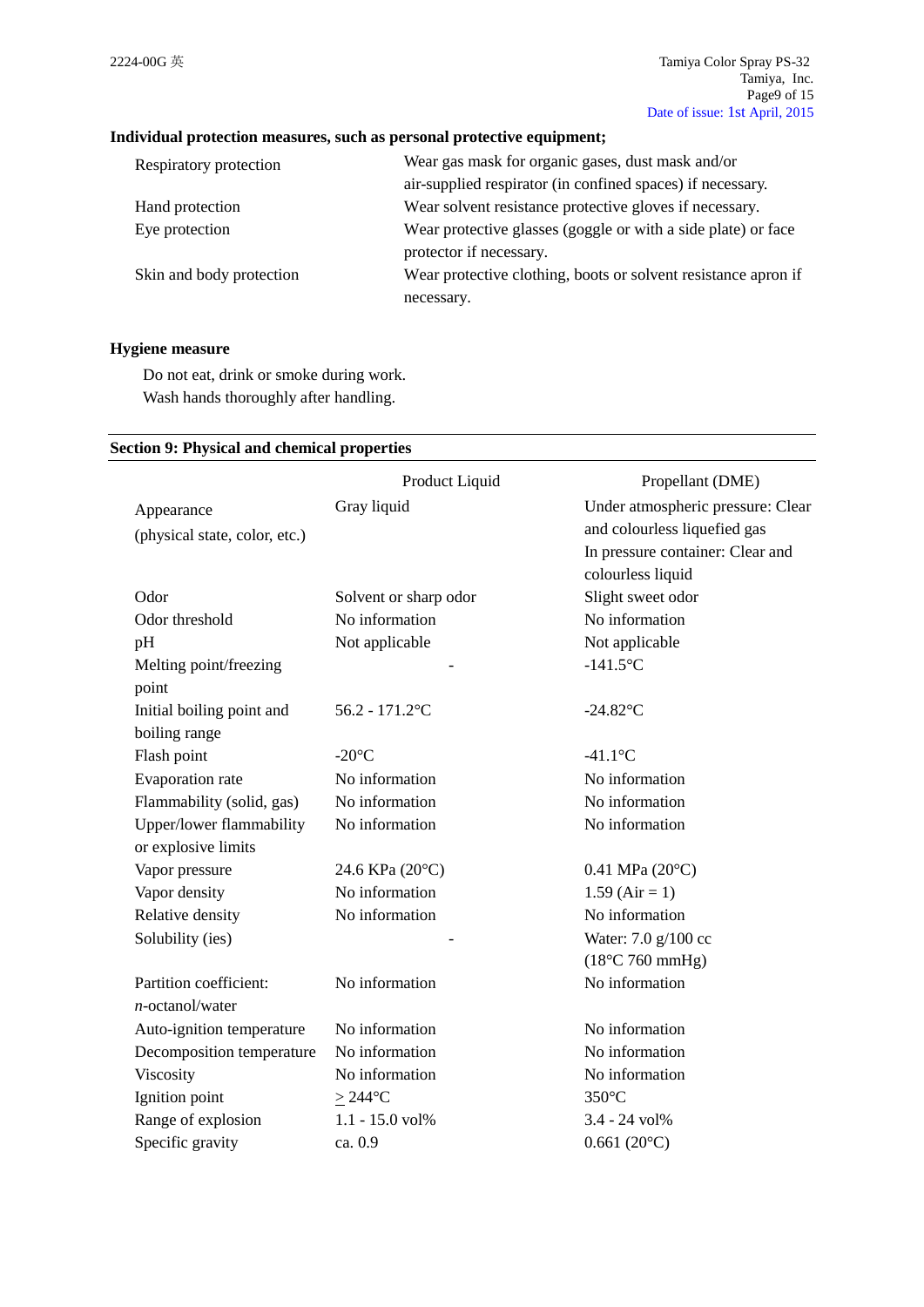#### **Other information**

No information

#### **Section 10: Stability and reactivity**

#### **Reactivity**

This product may explode at 40˚C or above. Static electrical charge may induce explosion.

### **Chemical stability**

This product is a flammable liquefied gas, which tends to form an explosive gas mixture with air.

#### **Possibility of hazardous reactions**

This product contains high-pressure gas. This product may explode due to heating and shock. The use of this product in cars may cause smothering or lack of oxygen. Thoroughly ventilate car after use. Before ventilating, make sure of the absence of ignition sources nearby. Keep in mind that the gas tends to stay afloat at lower positions.

### **Conditions to avoid**

Storage under high temperature and humidity conditions and use near fire (ignition source such as flame or sparks).

#### **Incompatible materials**

Strong oxidizers and strong alkali

#### **Hazardous decomposition products**

May produce toxic gases (e.g.  $CO$ ,  $NO_X$ ) by inflammation.

#### **Section 11: Toxicological information**

### **Symptoms related to the physical, chemical and toxicological characteristics;**

Information on product:

| Acute toxicity (inhalation: vapors):    | This product is classified Category 4 by GHS classification.                  |
|-----------------------------------------|-------------------------------------------------------------------------------|
| Acute toxicity (inhalation -mist):      | This product is classified Category 5 by GHS classification.                  |
| Skin corrosion/ irritation              | This product is classified Category 3 by GHS classification.                  |
| Serious eye damage/irritation:          | This product is classified Category 2 by GHS classification.                  |
| Skin sensitization:                     | This product is classified Category 1 by GHS classification.                  |
| Carcinogenicity:                        | This product is classified Category 2 by GHS classification.                  |
| Reproductive toxicity:                  | This product is classified Category 2 by GHS classification.                  |
| Specific target organ toxicity single   | This product is classified Category 1 (liver, blood, respiratory,             |
| exposure:                               | kidneys, central nerves and central nervous system) by GHS<br>classification. |
| Specific target organ toxicity repeated | This product is classified Category 1 (kidneys, systemic                      |
| exposure:                               | toxicity and lungs) and Category 2 (blood) by GHS                             |
|                                         | classification.                                                               |
| Other toxicological information         | Contact of liquefied gas with skin may cause inflammation or                  |
|                                         | frostbite.                                                                    |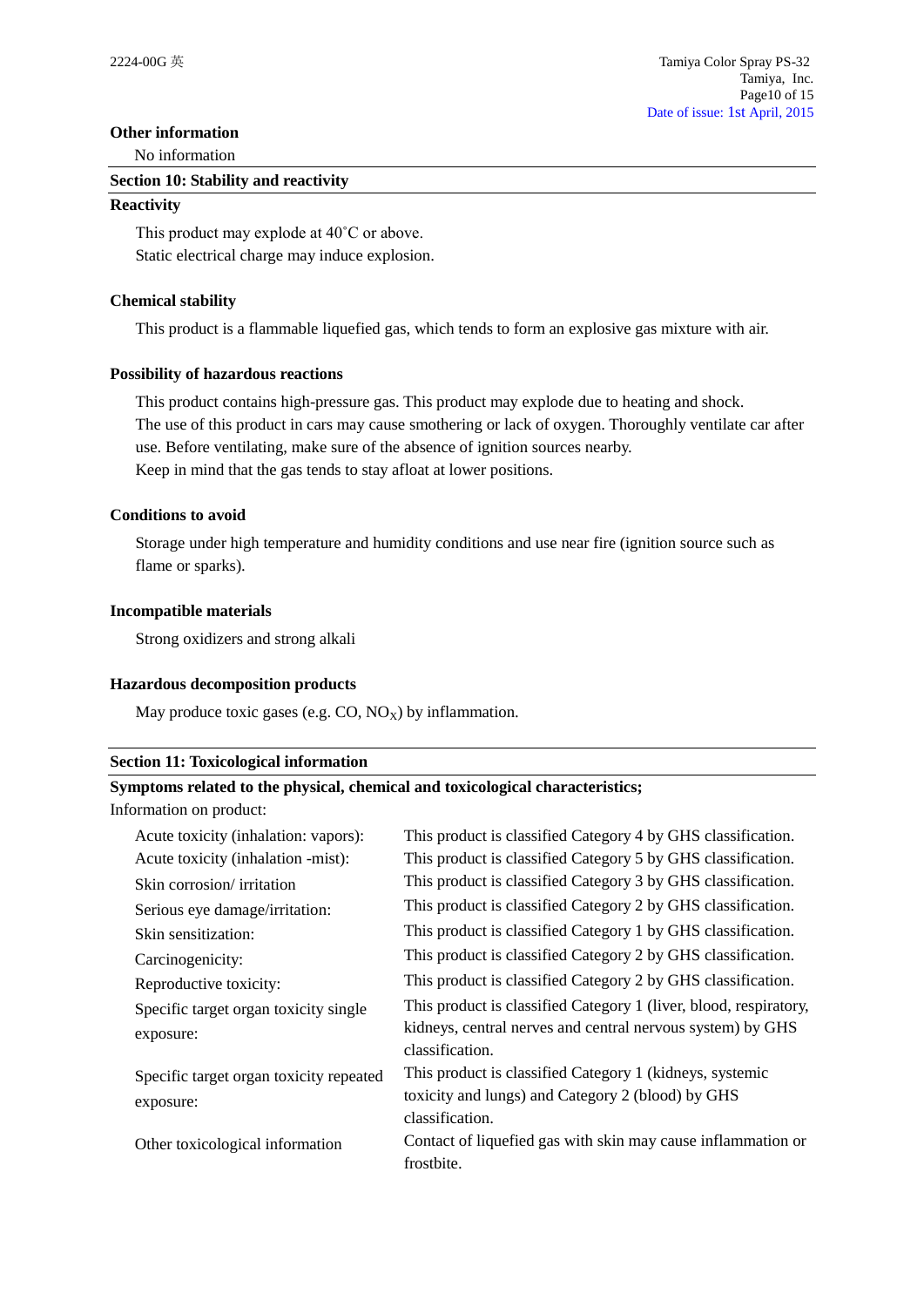Information on ingredients:

| Butyl acetate                                                                 |                                                                                                         |
|-------------------------------------------------------------------------------|---------------------------------------------------------------------------------------------------------|
| Acute toxicity (oral):<br>Other toxicological information                     | Rat $LD_{50} = 14,000 - 14,870$ mg/kg<br>No information                                                 |
| iso-Butyl acetate                                                             |                                                                                                         |
| Acute toxicity (oral):<br>Other toxicological information                     | Rat $LD_{50} = 15,400$ mg/kg<br>No information                                                          |
| Methyl isobutyl ketone                                                        |                                                                                                         |
| Acute toxicity (oral):<br>Carcinogenicity:<br>Other toxicological information | Rat $LD_{50} = 2,080$ mg/kg<br>Methyl isobutyl ketone is classified Group 2B by IARC.<br>No information |
| Ethylene glycol mono- $n$ -butyl ether                                        |                                                                                                         |
| Acute toxicity (oral):<br>Carcinogenicity:                                    | Rat $LD_{50} = 500$ mg/kg<br>Ethylene glycol mono- $n$ -butyl ether is classified Group 3 by<br>IARC.   |
| Other toxicological information                                               | No information                                                                                          |
| iso-Butyl alcohol                                                             |                                                                                                         |
| Acute toxicity (oral):<br>Other toxicological information                     | Rat $LD_{50} = 2,460$ mg/kg<br>No information                                                           |
| Acetone                                                                       |                                                                                                         |
| Acute toxicity (oral):<br>Other toxicological information                     | Rat $LD_{50} = 6,800$ mg/kg<br>No information                                                           |
| Cyclohexanone                                                                 |                                                                                                         |
| Acute toxicity (oral):<br>Carcinogenicity:<br>Other toxicological information | Rat $LD_{50} = 1,544 - 1,620$ mg/kg<br>Cyclohexanone is classified Group 3 by IARC.<br>No information   |
| Diacetone alcohol                                                             |                                                                                                         |
| Acute toxicity (oral):<br>Other toxicological information                     | Rat $LD_{50} = 4,000$ mg/kg<br>No information                                                           |
| Vinyl acetate                                                                 |                                                                                                         |
| Acute toxicity (oral):<br>Carcinogenicity:<br>Other toxicological information | Rat $LD_{50} = 2,900$ mg/kg<br>Vinyl acetate is classified Group 2B by IARC.<br>No information          |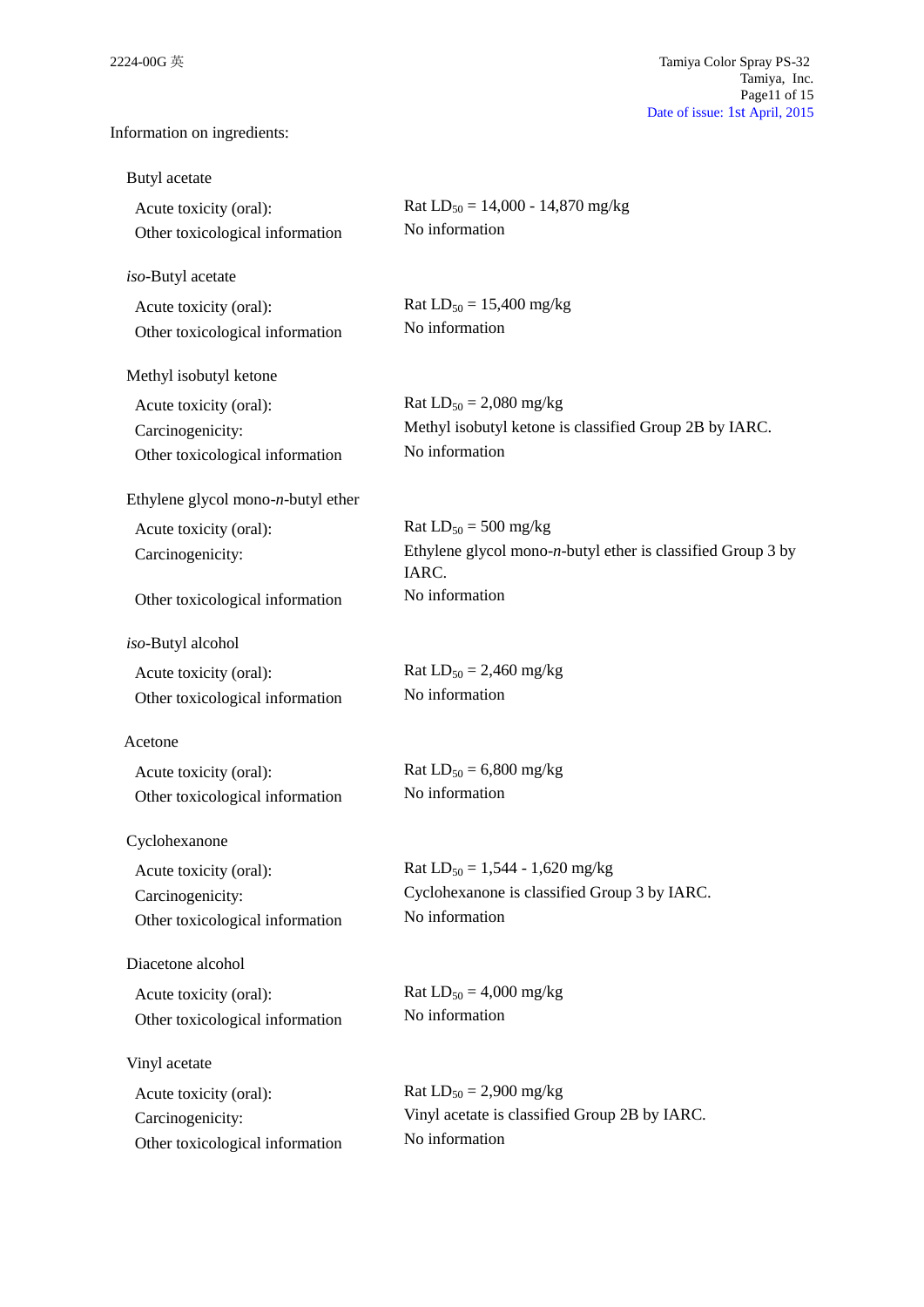Titanium Oxide (IV)

| Carcinogenicity:                | Titanium Oxide (IV) is classified Group 2B by IARC. |
|---------------------------------|-----------------------------------------------------|
| Other toxicological information | No information                                      |

# **Delayed and immediate effects and also chronic effects from short- and long-term exposure;**

May cause an allergic skin reaction. Causes serious eye irritation. Harmful if inhaled. Suspected of causing cancer. Suspected of damaging fertility or the unborn child. Causes damage to organs. Causes damage to organs through prolonged or repeated exposure. May cause damage to organs through prolonged or repeated exposure.

### **Numerical measures of toxicity (such as acute toxicity estimates);**

Acute toxicity was estimated based on ingredients of the product by additivity formula.

| <b>Section 12: Ecological information</b> |                                                                             |
|-------------------------------------------|-----------------------------------------------------------------------------|
| <b>Ecotoxicity:</b>                       |                                                                             |
| Information on product:                   | No information                                                              |
| Information on ingredients:               |                                                                             |
| Polyvinyl chloride-polyvinyl acetate      |                                                                             |
| Aquatic acute toxicity:                   | No information                                                              |
| Aquatic chronic toxicity:                 | No information                                                              |
| Butyl acetate                             |                                                                             |
| Aquatic acute toxicity:                   | A toxicity rank for aquatic life is 100 - 10 ppm.                           |
| Aquatic chronic toxicity:                 | No information                                                              |
| iso-Butyl acetate                         |                                                                             |
| Aquatic acute toxicity:                   | A toxicity rank for aquatic life is 1000 ppm.                               |
| Aquatic chronic toxicity:                 | No information                                                              |
| Methyl isobutyl ketone                    |                                                                             |
| Aquatic acute toxicity:                   | Fish ( <i>Carassius auratus auratus</i> ) 24h-TLm = $460 \text{ mg/L}$      |
| Aquatic chronic toxicity:                 | No information                                                              |
| Ethylene glycol mono- $n$ -butyl ether    |                                                                             |
| Aquatic acute toxicity:                   | Fish ( <i>Carassius auratus auratus</i> ) 24h-LC <sub>50</sub> = 1,700 mg/L |
| Aquatic chronic toxicity:                 | No information                                                              |
| iso-Butyl alcohol                         |                                                                             |
| Aquatic acute toxicity:                   | Fish ( <i>Carassius auratus auratus</i> ) 24h-TLm = $2,600 \text{ mg/L}$    |
| Aquatic chronic toxicity:                 | No information                                                              |
|                                           |                                                                             |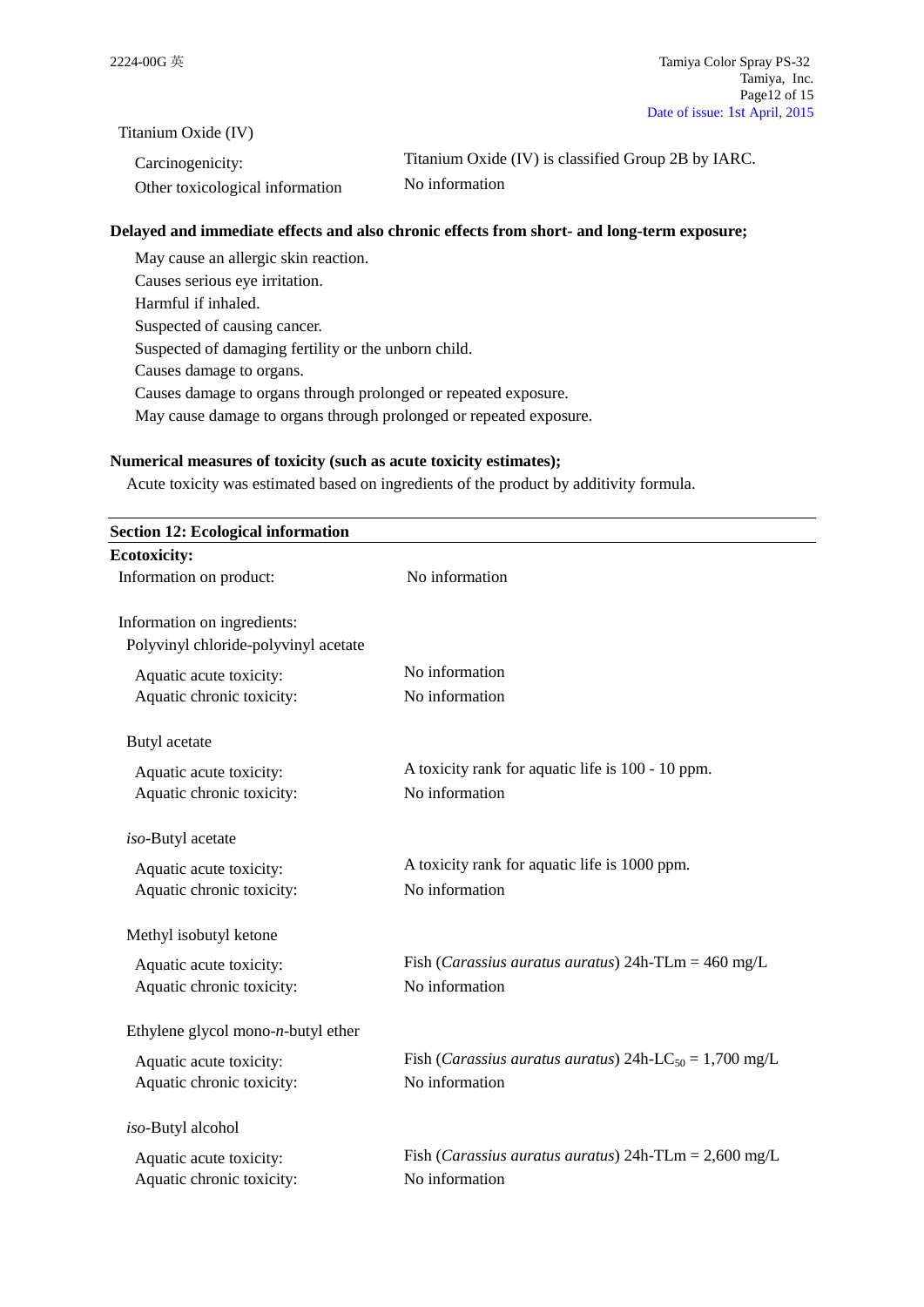| Acetone                                              |                                                                                                                                                                            |
|------------------------------------------------------|----------------------------------------------------------------------------------------------------------------------------------------------------------------------------|
| Aquatic acute toxicity:<br>Aquatic chronic toxicity: | Fish ( <i>Lepomis macrochirus</i> ) 96h-TLm = $8,300$ mg/L<br>No information                                                                                               |
| Cyclohexanone                                        |                                                                                                                                                                            |
| Aquatic acute toxicity:                              | Fish (Pimephales promelas) 96h-LC <sub>50</sub> = 527 mg/L<br>Fish (Bluegill sunfish) $48h$ -LC <sub>50</sub> = 460 mg/L                                                   |
| Aquatic chronic toxicity:                            | No information                                                                                                                                                             |
| Diacetone alcohol                                    |                                                                                                                                                                            |
| Aquatic acute toxicity:<br>Aquatic chronic toxicity: | Fish ( <i>Carassius auratus auratus</i> ) $LC_{50} = 12,250/8,930$ mg/L                                                                                                    |
| Vinyl acetate                                        |                                                                                                                                                                            |
| Aquatic acute toxicity:                              | Fish (Oryzias latipes) $LC_{50} = 2.39$ mg/L<br>Fish ( <i>Lepomis macrochirus</i> ) 96h-LC <sub>50</sub> = $18mg/L$<br>Crustaceans (Daphnia magna) $EC_{50} = 52/330$ mg/L |
| Aquatic chronic toxicity:                            | No information                                                                                                                                                             |
| Titanium Oxide (IV)                                  |                                                                                                                                                                            |
| Aquatic acute toxicity:<br>Aquatic chronic toxicity: | No information<br>No information                                                                                                                                           |
| Dimethyl ether (as propellant)                       |                                                                                                                                                                            |
| Aquatic acute toxicity:                              | No information                                                                                                                                                             |
| Aquatic chronic toxicity:                            | No information                                                                                                                                                             |
| Persistence and degradability:                       |                                                                                                                                                                            |
| Information on product:                              | No information                                                                                                                                                             |
| Information on ingredients:                          |                                                                                                                                                                            |
| Polyvinyl chloride-polyvinyl acetate                 |                                                                                                                                                                            |
| No information                                       |                                                                                                                                                                            |
| Butyl acetate                                        |                                                                                                                                                                            |
| Readily degradable.                                  |                                                                                                                                                                            |
| iso-Butyl acetate                                    |                                                                                                                                                                            |
| Readily degradable.                                  |                                                                                                                                                                            |
| Methyl isobutyl ketone                               |                                                                                                                                                                            |
| Readily degradable.                                  |                                                                                                                                                                            |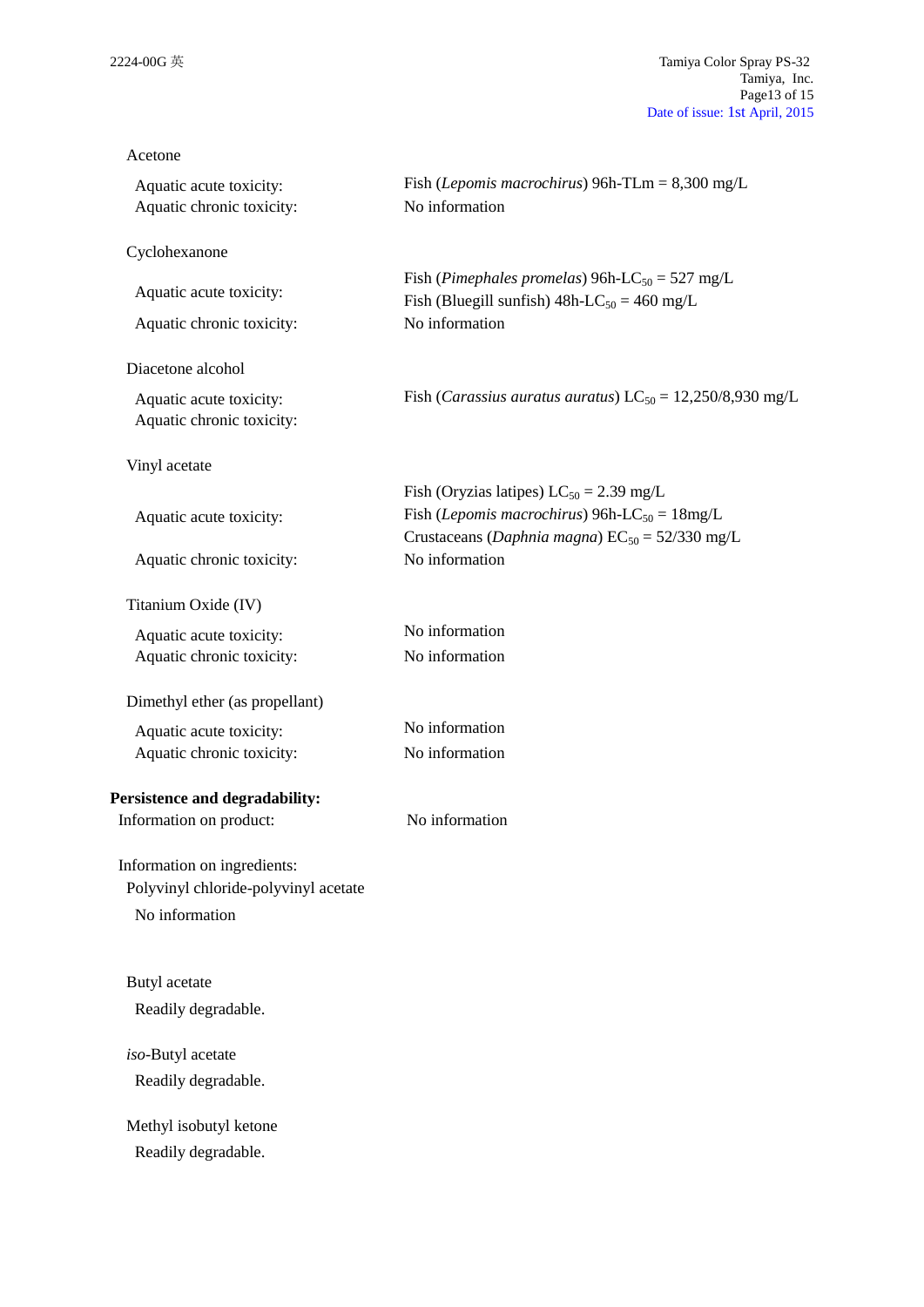Ethylene glycol mono-*n*-butyl ether Readily degradable.

*iso*-Butyl alcohol

Readily degradable.

Acetone

Degradable by activated sludge.

Cyclohexanone

No information

Diacetone alcohol

Readily degradable.

Vinyl acetate

Readily degradable (degradation by BOD = 90%) and bioaccumulative potential is low.

Titanium Oxide (IV) No information

Dimethyl ether (as propellant)

No information

# **Bioaccumulative potential:**

Information on product: No information

### **Mobility in soil:**

Information on product: No information

# **Other adverse effects:**

No information available at this time. However, be careful because the leakage or disposal of the product may cause affects to the environment.

#### **Section 13: Disposal considerations**

#### **Waste treatment methods**

Dispose of material waste in accordance with governmental regulations.

Prevent release of material into natural.

Incinerate in a where permitted by appropriate federal, state and local regulations.

Comply with all federal, state and local regulations.

Do not dump this product into sewers, on the ground or into any body of water.